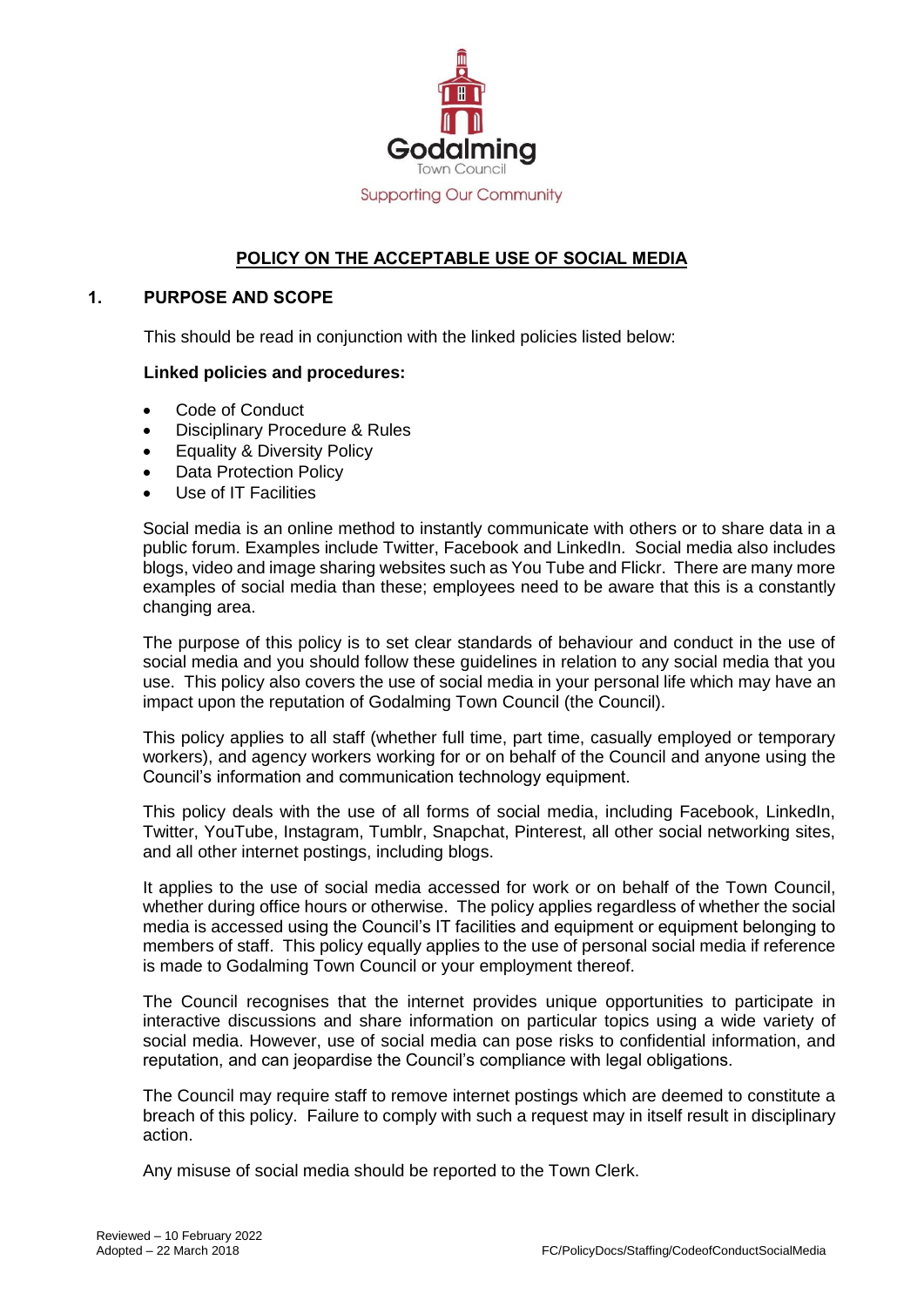References or endorsements for individuals or organisations on social or networking sites on behalf of Godalming Town Council are to be approved in advance by the Town Clerk.

# **2. SOCIAL MEDIA**

Social media is part of the modern communication environment, staff are to keep use of social media during work hours to a reasonable level.

The use of Council computers, networks and IT resources for use of social media activities will be subject to monitoring as appropriate.

Staff are to seek the approval of the Town Clerk before responding to or posting comments on potentially controversial subjects/matters. Where duties require staff to represent the Council in a social media environment, they are to do so in a neutral and non-controversial manner. If doubt exists then they are to liaise with the Town Clerk prior to posting.

Circulating chain letters, spam or political solicitations is never permitted. The approval of the Town Clerk is required for the promotion on social media of commercial organisations, individuals or religious activities/events not associated with the Council. Such approval will be limited to individuals and organisations of merit and/or benefit to the Godalming community.

Likewise, staff who are contacted for comments about the Council for publication anywhere, including in any social media outlet, must direct the inquiry to the Town Clerk. Staff are not to respond without clear approval.

# **3. THE DOS AND DON'TS WHEN USING SOCIAL MEDIA**

The following section provides staff with common-sense guidelines and recommendations for using social media responsibly and safely whether inside or outside of work.

#### *Protecting the Council's reputation*

- Do not post disparaging or defamatory statements about the Council or its stakeholders.
- Avoid social media communications that might be misconstrued in a way that could damage the Council's reputation, even indirectly.
- Do not breach copyright for example by using someone else's images or written content without permission or failing to give acknowledgement where permission has been given to reproduce something.
- Individuals are personally responsible for what they communicate in social media. Remember that what is published might be available to be read by a wide and diverse audience, including the Council itself, future employers and social acquaintances and may be visible for a long time. This should be borne in mind before posting content.
- If any uncertainty or concern about the appropriateness of any statement or posting exists then it is advised to refrain from making the communication until discussed with the Town Clerk.
- Social media content that disparages or reflects poorly on the Council should be reported to the Town Clerk. All staff are responsible for protecting the Council's reputation.

#### *Respecting colleagues, stakeholders, partners and suppliers:*

- Consider carefully whether your posts could be considered offensive by your colleagues, the Town Council or other stakeholders, partners or suppliers of the Town Council.
- You are reminded that the same laws, rules and regulations regarding discrimination, bullying and harassment apply equally to a social media environment as any other.